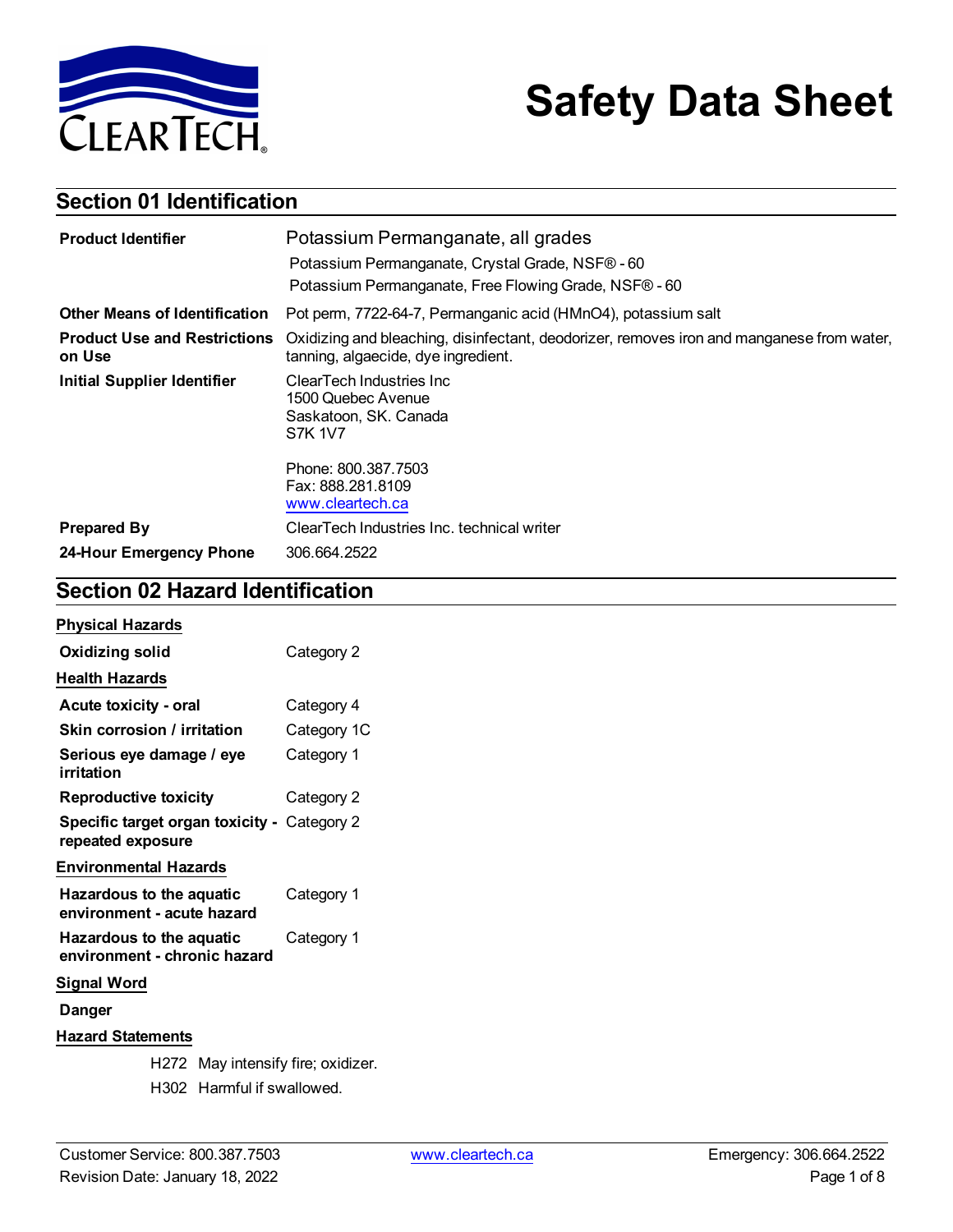- H314 Causes severe skin burns and eye damage.
- H361 Suspected of damaging fertility or the unborn child.
- H373 May cause damage to the brain via inhalation
- H410 Very toxic to aquatic life with long lasting effects.

#### **Pictograms**



P201 Obtain special instructions before use.

#### **Precautionary Statements**

#### **Prevention**

| P202 Do not handle until all safety precautions have been read and understood.                      |
|-----------------------------------------------------------------------------------------------------|
| P210 Keep away from heat, hot surfaces, sparks, open flames and other ignition sources. No smoking. |
| P220 Keep away from clothing and other combustible materials.                                       |
| P <sub>260</sub> Do not breathe dust.                                                               |
| P264 Wash affected body parts thoroughly after handling.                                            |
| P270 Do not eat, drink or smoke when using this product.                                            |
| P273 Avoid release to the environment.                                                              |
| P280 Wear protective gloves, protective clothing, eye protection, face protection                   |
|                                                                                                     |
| 12 P330 IF SWALLOWED: Rinse mouth. Do NOT induce vomiting. Call a POISON CENTER or doctor if        |

#### **Response**

- P301 P3 P331 you feel unwell. IF SWALLOWED: Rinse mouth. Do NOT induce vomiting. Call a POISON CENTER or doctor if
- P303 P361 P353 IF ON SKIN (or hair): Take off immediately all contaminated clothing. Rinse skin with water or P363 shower. Wash contaminated clothing before reuse.
- P304 P340 P310 IF INHALED: Remove person to fresh air and keep comfortable for breathing. Immediately call a POISON CENTER or doctor.
- P305 P351 P338 IF IN EYES: Rinse cautiously with water for several minutes. Remove contact lenses, if present and easy to do. Continue rinsing.
	- P308 P313 IF exposed or concerned: Get medical advice or attention.
		- P314 Get medical advice or attention if you feel unwell.
		- P391 Collect spillage.

#### **Storage**

P405 Store locked up.

#### **Disposal**

P501 Dispose of contents / container in accordance with all federal, provincial and / or local regulations including the Canadian Environmental Protection Act.

#### **Hazards Not Otherwise Classified**

Not available

#### **Supplemental Information**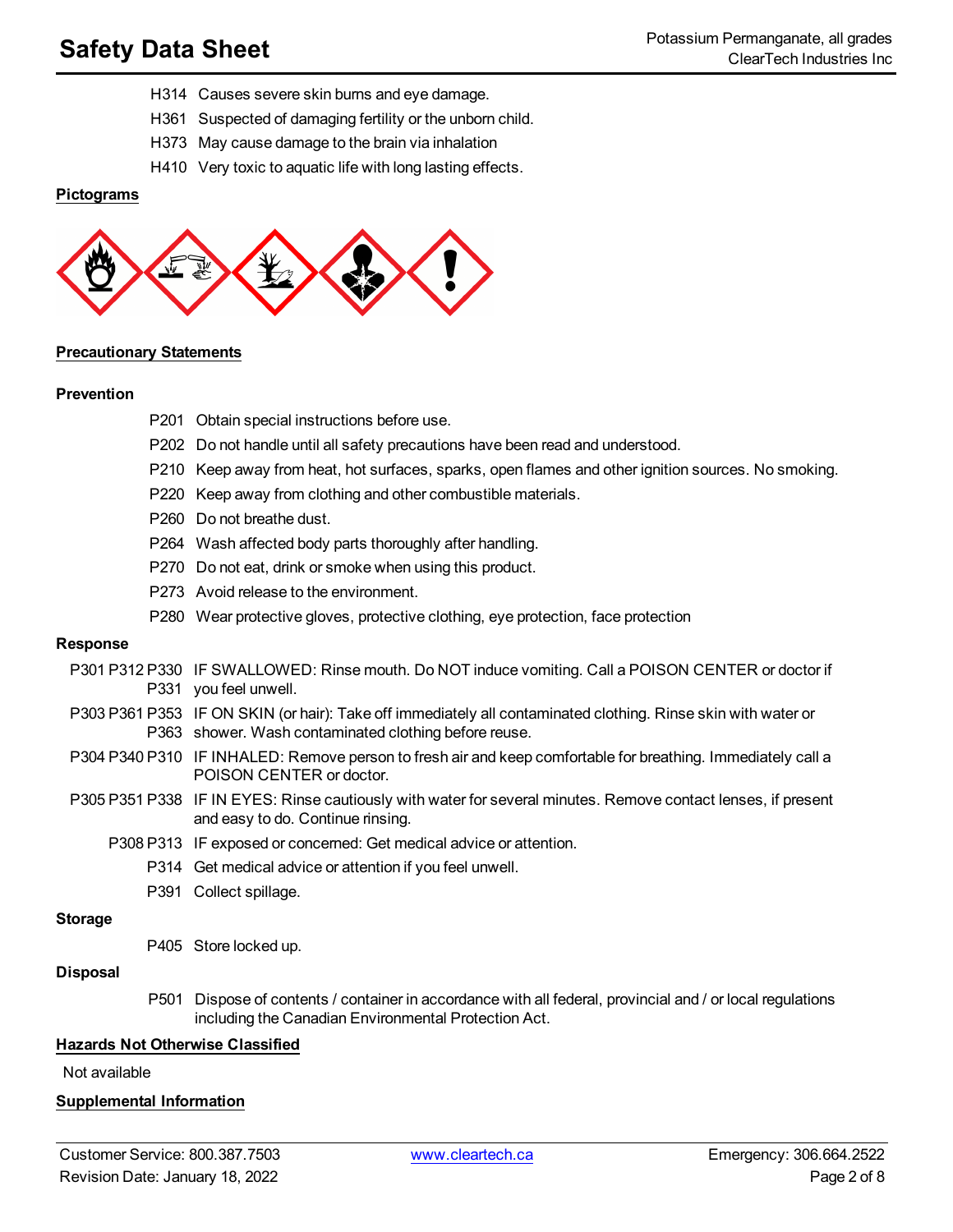Not available

### **Section 03 Composition / Information on Ingredients**

#### **Hazardous Ingredients:**

| <b>Chemical name</b>                     | Common name(s)                   | <b>CAS number</b> | Concentration (w/w%) |
|------------------------------------------|----------------------------------|-------------------|----------------------|
| Permanganic acid (HMnO4), potassium salt | Potassium permanganate 7722-64-7 |                   | >95%                 |

### **Section 04 First-Aid Measures**

#### **Description of necessary first-aid measures**

- **Inhalation** Remove source of exposure or move person to fresh air and keep comfortable for breathing. Call a POISON CENTER or doctor. If breathing has stopped, trained personnel should begin rescue breathing or if the heart has stopped, immediately start cardiopulmonary resuscitation (CPR) or automated external defibrillation (AED). Avoid mouth to mouth contact by using a barrier device. If exposed or concerned: Get medical advice / attention.
- **Ingestion** Rinse mouth. Do NOT induce vomiting. Immediately call a POISON CENTER or doctor. If vomiting occurs naturally, lie on your side, in the recovery position. Call a POISON CENTER or doctor if you feel unwell. Rinse mouth. If exposed or concerned: Get medical advice / attention.
- **Skin contact** Avoid direct contact. Wear chemical protective clothing, if necessary. Take off immediately contaminated clothing, shoes and leather goods. Rinse skin with lukewarm, gently flowing water / shower for 30 minutes. Store contaminated clothing under water and wash before re-use or discard. Immediately call a POISON CENTER or doctor. Wash contaminated clothing before re-use, or discard. If exposed or concerned: Get medical advice / attention.
- **Eye contact** Avoid direct contact. Wear chemical protective gloves, if necessary. Remove source of exposure or move person to fresh air. Rinse eyes cautiously with lukewarm, gently flowing water for several minutes, while holding the eyelids open. Remove contact lenses, if present and easy to do. Continue rinsing for 30 minutes. Take care not to rinse contaminated water into the unaffected eye or onto the face. Immediately call a POISON CENTER or doctor.

#### **Most important symptoms and effects, both acute and delayed**

| <b>Inhalation</b>   | Causes severe burns to the mouth and throat. Suspected of causing damage to the brain via prolonged<br>or repeated exposures. |
|---------------------|-------------------------------------------------------------------------------------------------------------------------------|
| Ingestion           | Causes burns to the mouth and throat. Harmful if swallowed. Suspected of causing birth defects via<br>prolonged exposure.     |
| <b>Skin contact</b> | Causes severe skin burns.                                                                                                     |
| Eye contact         | Causes serious eye damage.                                                                                                    |
|                     | <b>Further information</b> For further information see Section 11 Toxicological Information.                                  |

### **Section 05 Fire Fighting Measures**

| Suitable extinguishing media                      | This material is an oxidizer. Use large quantities of water as fog to fight fires in which this<br>material is involved.                                                                                                                                                                                                                       |                         |
|---------------------------------------------------|------------------------------------------------------------------------------------------------------------------------------------------------------------------------------------------------------------------------------------------------------------------------------------------------------------------------------------------------|-------------------------|
| Unsuitable extinguishing<br>media                 | Carbon dioxide or other extinguishing agents that smother flames are not effective in fires<br>involving oxidizers. Do NOT use dry chemical fire extinguishing agents containing<br>ammonium compounds (such as some A:B:C agents), since an explosive compound can<br>be formed. Water jets are not recommended in fires involving chemicals. |                         |
| Specific hazards arising from<br>the chemical     | May intensify fire; oxidizer. In the event of a fire oxides of potassium and manganese, and<br>formic acid may be released.                                                                                                                                                                                                                    |                         |
| Special protective equipment<br>for fire-fighters | Wear NIOSH-approved self-contained breathing apparatus and chemical-protective<br>clothing.                                                                                                                                                                                                                                                    |                         |
| Customer Service: 800.387.7503                    | www.cleartech.ca                                                                                                                                                                                                                                                                                                                               | Emergency: 306.664.2522 |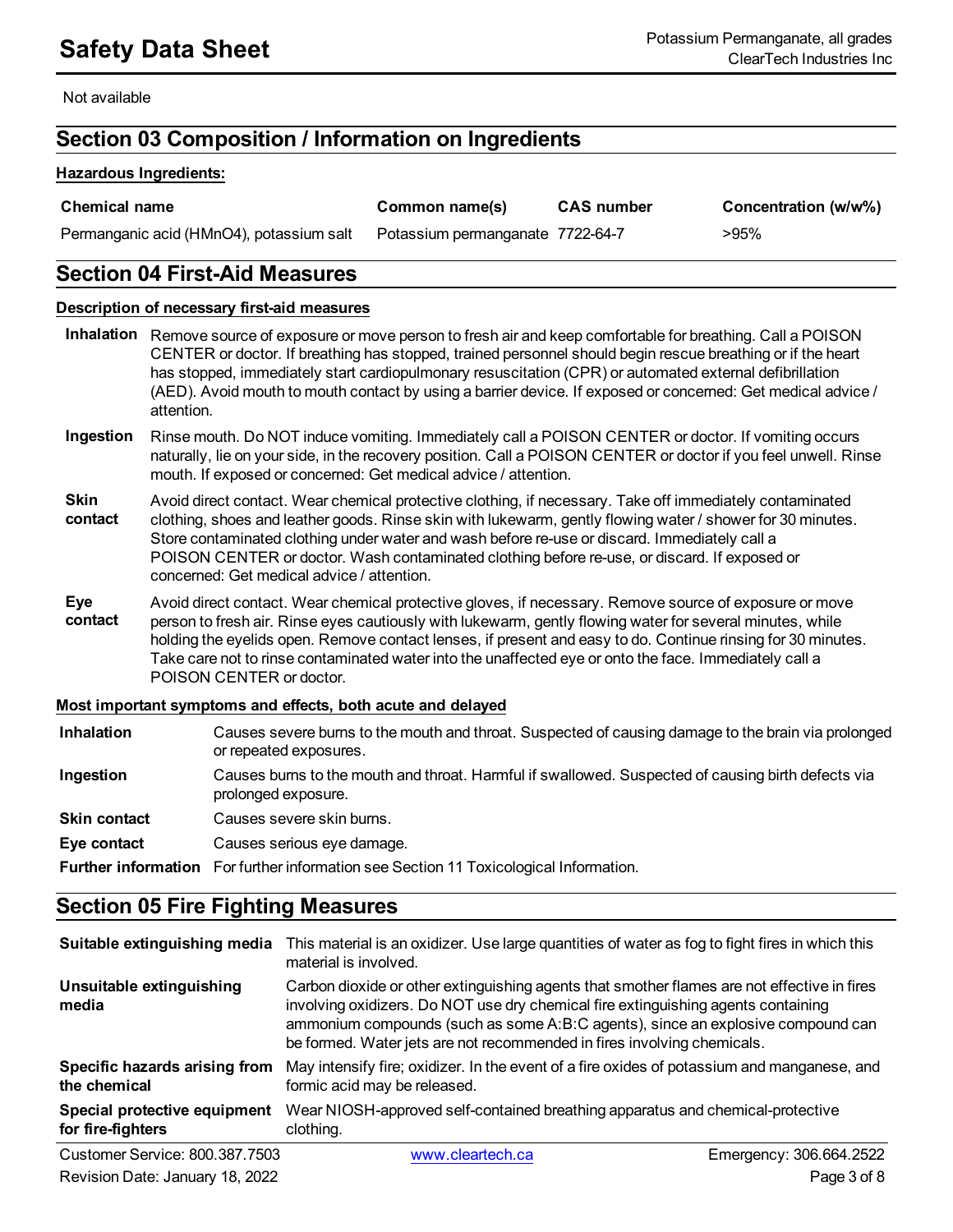### **Section 06 Accidental Release Measures**

| <b>Personal Precautions /</b><br><b>Protective Equipment /</b><br><b>Emergency Procedures</b> | Wear appropriate personal protective equipment (See Section 08 Exposure Controls and<br>Personal Protection). Keep away from heat, hot surfaces, sparks, open flames and other<br>ignition sources. No smoking. Keep away from clothing and other combustible materials.<br>Stay upwind, ventilate area. Do not breathe dust. |
|-----------------------------------------------------------------------------------------------|-------------------------------------------------------------------------------------------------------------------------------------------------------------------------------------------------------------------------------------------------------------------------------------------------------------------------------|
| <b>Environmental Precautions</b>                                                              | Do NOT let this chemical enter the environment. Prevent material from entering waterways,<br>sewers or confined spaces. Notify local health and wildlife officials. Notify operators of<br>nearby water intakes.                                                                                                              |
| <b>Methods and Materials for</b><br><b>Containment and Cleaning</b><br>Up                     | Dry sweeping is not recommended. Pre-damping the material or use of a vacuum is<br>preferred. Shovel into clean, dry, labeled containers and cover. Flush area with water.                                                                                                                                                    |

### **Section 07 Handling and Storage**

|                                    | Precautions for Safe Handling Use proper equipment for lifting and transporting all containers. Use sensible industrial<br>hygiene and housekeeping practices. Wash thoroughly after handling. Avoid all situations<br>that could lead to harmful exposure. Prevent the release of dust into the workplace air.<br>Inspect containers for damage or leaks before handling. If the original label is damaged or<br>missing replace with a workplace label. Have suitable emergency equipment for fires, spills<br>and leaks readily available.<br>Never return contaminated material to its original container. |
|------------------------------------|----------------------------------------------------------------------------------------------------------------------------------------------------------------------------------------------------------------------------------------------------------------------------------------------------------------------------------------------------------------------------------------------------------------------------------------------------------------------------------------------------------------------------------------------------------------------------------------------------------------|
| <b>Conditions for Safe Storage</b> | Store in a cool, dry, well-ventilated area, away from heat sources and incompatible<br>materials. Always store in original labeled container. Keep containers tightly closed when<br>not in use and when empty. Empty containers may contain hazardous residues. Protect<br>label and keep it visible.                                                                                                                                                                                                                                                                                                         |
| Incompatibilities                  | Acids, such as sulphuric, nitric, hydrochloric, phosphoric, flurosilicic (HFSA), sulphonic,<br>acetic, citric, oxalic, and formic.                                                                                                                                                                                                                                                                                                                                                                                                                                                                             |
|                                    | Reducing agents, such as hydrogen, sodium borohydride, sulphur dioxide, thiosulphates,<br>hydrazine, phosphites, carbon, and oxalic, formic and ascorbic acid.                                                                                                                                                                                                                                                                                                                                                                                                                                                 |
|                                    | Powdered metals, peroxides, zinc, copper, alcohols.                                                                                                                                                                                                                                                                                                                                                                                                                                                                                                                                                            |

### **Section 08 Exposure Controls and Personal Protection**

#### **Exposure limits**

| Component                      | Regulation   | <b>Type of listing</b> | Value                    |
|--------------------------------|--------------|------------------------|--------------------------|
| Manganese (as Mn) - total      | ACGIH        | TWA                    | $0.2 \,\mathrm{mg/m^3}$  |
| Manganese (as Mn) - respirable | <b>ACGIH</b> | TWA                    | $0.02 \,\mathrm{mg/m^3}$ |

#### **Engineering controls**

**Ventilation Requirements** Mechanical ventilation (dilution or local exhaust), process or personnel enclosure and control of process conditions should be provided in accordance with all fire codes and regulatory requirements. Supply sufficient replacement air to make up for air removed by exhaust systems.

**Other An emergency shower and eyewash station should be available, tested, and be in close** proximity to the product being handled in accordance with provincial regulations.

#### **Protective equipment**

The following are recommendations only. It is the responsibility of the employer / user to conduct a hazard assessment of the process in which this product being used and determine the proper engineering controls and PPE for their process. Additional regulatory and safety information should be sought from local authorities and, if needed, a professional industrial hygienist.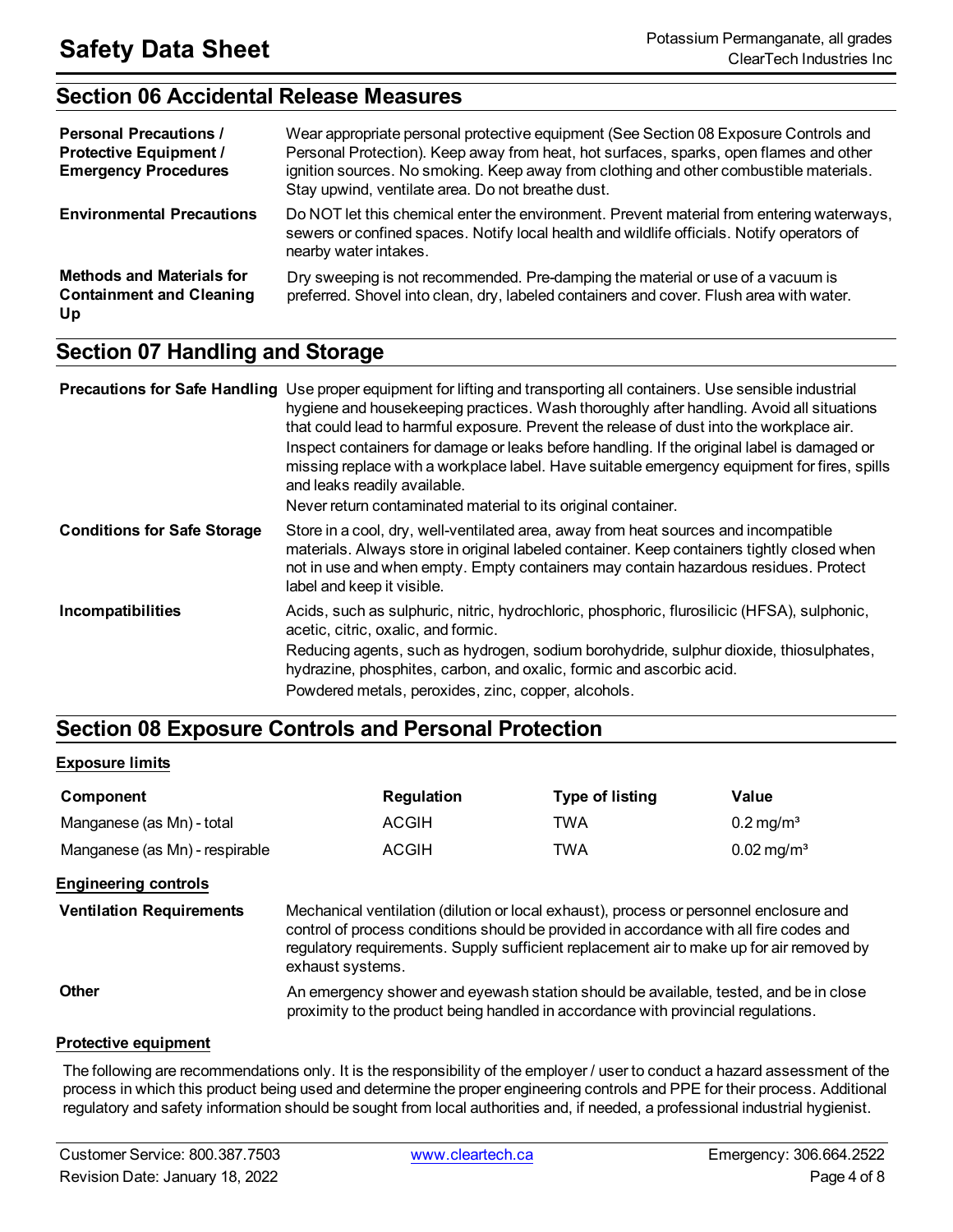| Eye and face protection       | Where there is potential eye or face exposure, tightly fitting safety goggles and a face shield<br>or a full face respirator or similar protective equipment which protects the wearer's face and<br>eyes are recommended. Contact lenses are not recommended; they may contribute to<br>severe eye injury.                                                                                                                                                                                                                                                   |
|-------------------------------|---------------------------------------------------------------------------------------------------------------------------------------------------------------------------------------------------------------------------------------------------------------------------------------------------------------------------------------------------------------------------------------------------------------------------------------------------------------------------------------------------------------------------------------------------------------|
| Hand and body protection      | Disposable latex or nitrile gloves are recommended to prevent incidental contact. Butyl<br>rubber, neoprene, or PVC skin protection is recommended for extended contact. Leather<br>gloves are not recommended for chemical protection. Refer to manufacturer's<br>specifications for breakthrough times and permeability information; note that breakthrough<br>times and permeability vary with temperature, application and age of material. Continued<br>use of contaminated safety gear or clothing is not recommended; wash before reuse or<br>discard. |
| <b>Respiratory protection</b> | In case of insufficient ventilation wear suitable respiratory equipment.                                                                                                                                                                                                                                                                                                                                                                                                                                                                                      |
| <b>Thermal hazards</b>        | Not available                                                                                                                                                                                                                                                                                                                                                                                                                                                                                                                                                 |

## **Section 09 Physical and Chemical Properties**

| Appearance                                 |                                                               |
|--------------------------------------------|---------------------------------------------------------------|
| <b>Physical state</b>                      | Crystals or granules                                          |
| Colour                                     | Dark purple                                                   |
| Odour                                      | Not available                                                 |
| <b>Odour threshold</b>                     | Not available                                                 |
| <b>Property</b>                            |                                                               |
| рH                                         | Not available                                                 |
| Melting point / freezing point             | Not available                                                 |
| Initial boiling point and<br>boiling range | Not available                                                 |
| <b>Flash point</b>                         | Not applicable                                                |
| <b>Evaporation rate</b>                    | Not available                                                 |
| <b>Flammability</b>                        |                                                               |
| <b>Upper flammable limit</b>               | Not available                                                 |
| Lower flammable limit                      | Not available                                                 |
| Vapour pressure                            | Not available                                                 |
| Vapour density                             | Not available                                                 |
| <b>Relative density</b>                    | $2.70$ g/cm <sup>3</sup>                                      |
| Solubility                                 | 65 g/L @ 20 °C in water                                       |
| Partition coefficient: n-<br>octanol/water | Not available                                                 |
| <b>Auto-ignition temperature</b>           | Not available                                                 |
| <b>Decomposition temperature</b>           | Not available                                                 |
| <b>Viscosity</b>                           | Not applicable                                                |
| <b>Specific gravity</b>                    | Not applicable                                                |
| <b>Particle characteristics</b>            | Particle size: Not available<br>Particle shape: Not available |
| Formula                                    | KMnO <sub>4</sub>                                             |
| Molecular weight                           | 157.88 g/mol                                                  |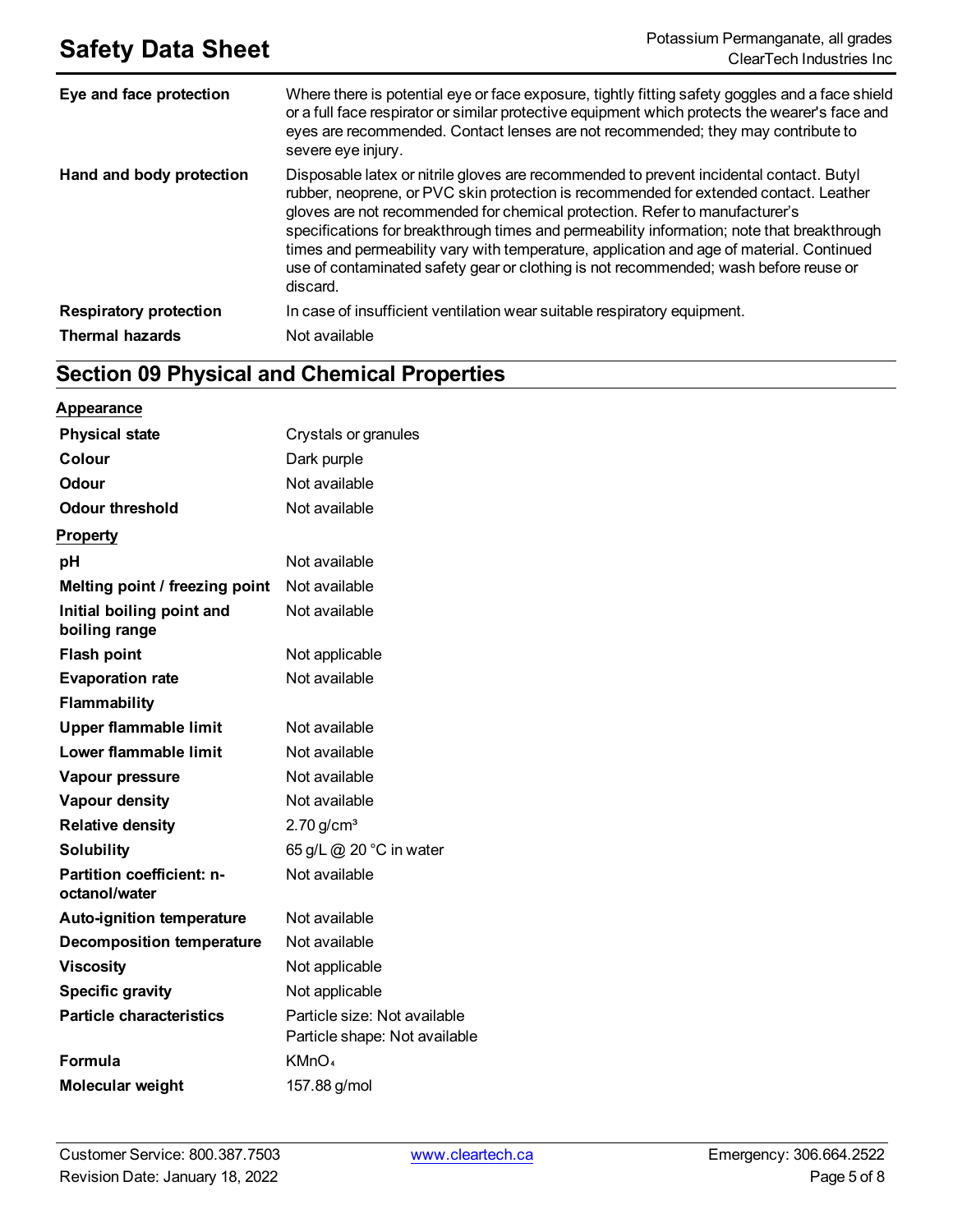### **Section 10 Stability and Reactivity**

| Reactivity                                   | Reacts violently with acids. This product is an oxidizer and will react with reducing agents<br>and organic compounds such as paper or wood to produce heat and could potentially catch<br>fire.                      |
|----------------------------------------------|-----------------------------------------------------------------------------------------------------------------------------------------------------------------------------------------------------------------------|
| <b>Stability</b>                             | This product is stable if stored according to the recommendations in Section 07.                                                                                                                                      |
| <b>Possibility of hazardous</b><br>reactions | Hazardous polymerization is not known to occur.                                                                                                                                                                       |
| <b>Conditions to avoid</b>                   | Avoid contact with incompatible materials.                                                                                                                                                                            |
| Incompatible materials                       | Acids, such as sulphuric, nitric, hydrochloric, phosphoric, flurosilicic (HFSA), sulphonic,<br>acetic, citric, oxalic, and formic.                                                                                    |
|                                              | Reducing agents, such as hydrogen, sodium borohydride, sulphur dioxide, thiosulphates,<br>hydrazine, phosphites, carbon, and oxalic, formic and ascorbic acid.<br>Powdered metals, peroxides, zinc, copper, alcohols. |
| <b>Hazardous decomposition</b><br>products   | Thermal decomposition may produce oxides of potassium and manganese, and formic<br>acid.                                                                                                                              |

### **Section 11 Toxicological Information**

#### **Acute Toxicity (LD50 / LC50 values)**

| Component              | Route  | <b>Species</b> | Value             | <b>Exposure time</b> |
|------------------------|--------|----------------|-------------------|----------------------|
| Potassium permanganate | Oral   | Rat            | $2,000$ mg/kg bw  |                      |
|                        | Dermal | Rat            | $>2,000$ mg/kg bw |                      |

#### **Toxic Health Effect Summary**

| <b>Chemical</b><br>characteristics | This product is a strong oxidizer. Manganese is an essential nutrient, but overexposure has been<br>linked to brain damage.   |
|------------------------------------|-------------------------------------------------------------------------------------------------------------------------------|
| <b>Skin</b>                        | Causes severe skin burns.                                                                                                     |
| Ingestion                          | Causes burns to the mouth and throat. Harmful if swallowed. Suspected of causing birth defects via<br>prolonged exposure.     |
| <b>Inhalation</b>                  | Causes severe burns to the mouth and throat. Suspected of causing damage to the brain via prolonged<br>or repeated exposures. |
| Eye contact                        | Causes serious eye damage.                                                                                                    |
| <b>Sensitization</b>               | This product and its components at their listed concentration have no known sensitizing effects.                              |
| <b>Mutagenicity</b>                | This product and its components at their listed concentration have no known mutagenic effects.                                |
| Carcinogenicity                    | This product and its components at their listed concentration have no known carcinogenic effects.                             |
| Reproductive<br>toxicity           | Studies on labratory animals exposed to this product are associated with damage fertility or the unborn<br>child.             |
| Specific organ<br>toxicity         | May cause damage to the brain via inhalation                                                                                  |
| <b>Aspiration hazard</b>           | Not available                                                                                                                 |
| <b>Synergistic</b><br>materials    | Not available                                                                                                                 |

### **Section 12 Ecological Information**

#### **Ecotoxicity**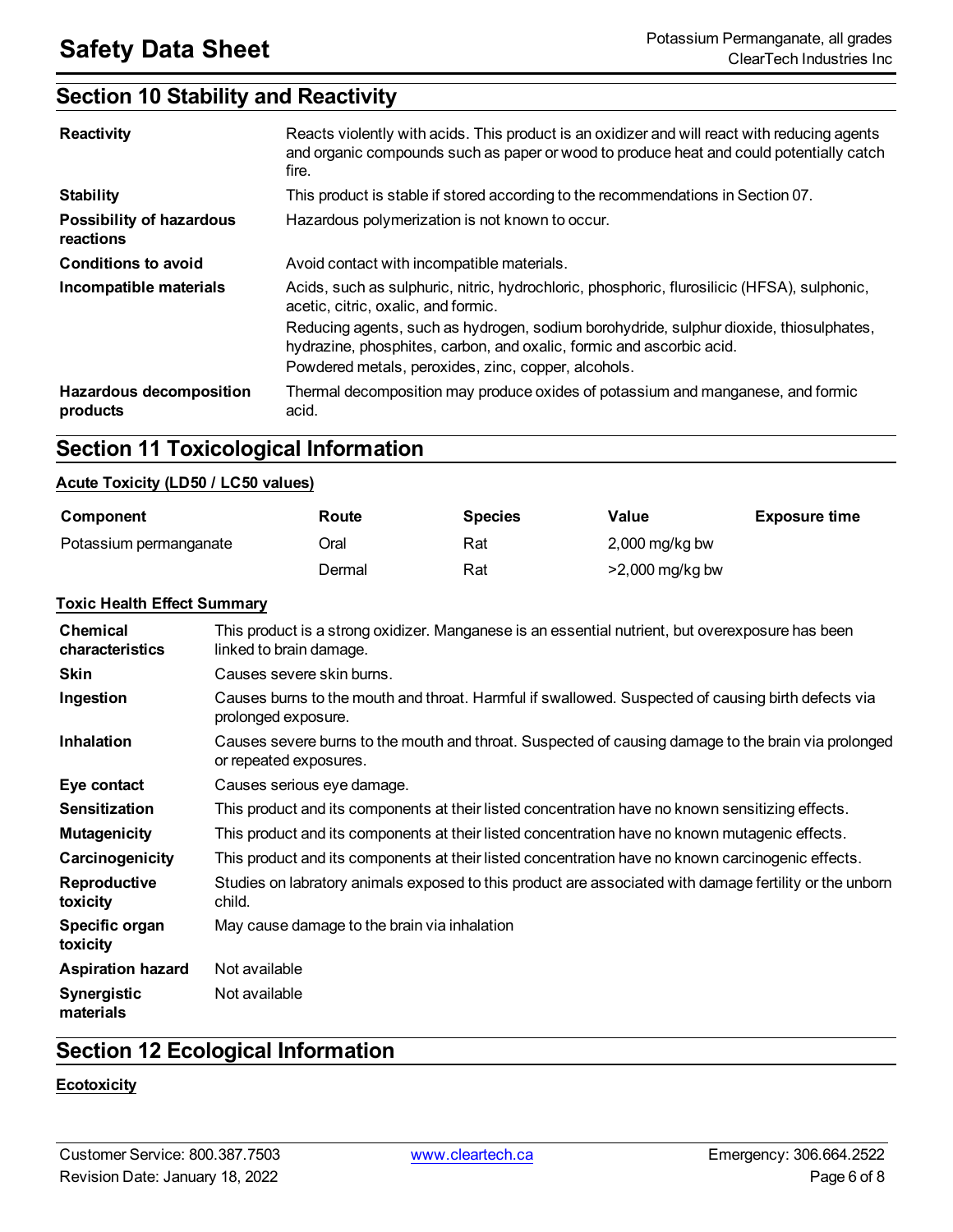| <b>Component</b>        | <b>Type</b>                                                                                            | <b>Species</b>                                                                        | Value       | <b>Exposure Time</b> |
|-------------------------|--------------------------------------------------------------------------------------------------------|---------------------------------------------------------------------------------------|-------------|----------------------|
| Potassium permanganate  | LC50                                                                                                   | Fish                                                                                  | $0.47$ mg/L | 96 hours             |
|                         | <b>EC50</b>                                                                                            | Aquatic<br>invertabrates                                                              | $0.06$ mg/L | 48 hours             |
|                         | EC <sub>50</sub>                                                                                       | Algea                                                                                 | $0.43$ mg/L | 72 hours             |
| <b>Biodegradability</b> | The domestic substance list categorizes potassium permanganate as non-persistent.                      |                                                                                       |             |                      |
| <b>Bioaccumulation</b>  | The domestic substance list categorizes potassium permanganate as non-<br>bioaccumulative.             |                                                                                       |             |                      |
| <b>Mobility</b>         | This product is water soluble, is not predicted to adsorb to soil and may contaminate ground<br>water. |                                                                                       |             |                      |
| Other adverse effects   | aquatic organisms.                                                                                     | The domestic substance list categorizes potassium permanganate as inherently toxic to |             |                      |

### **Section 13 Disposal Considerations**

| <b>Waste From Residues /</b>  | Dispose in accordance with all federal, provincial, and local regulations including the                                                                                     |
|-------------------------------|-----------------------------------------------------------------------------------------------------------------------------------------------------------------------------|
| <b>Unused Products</b>        | Canadian Environmental Protection Act.                                                                                                                                      |
| <b>Contaminated Packaging</b> | Do not remove label, follow label warnings even after the container is empty. Empty<br>containers should be recycled or disposed of at an approved waste handling facility. |

### **Section 14 Transport Information**

| UN number                                  | UN1490                                                                                                                            |
|--------------------------------------------|-----------------------------------------------------------------------------------------------------------------------------------|
| UN proper shipping name<br>and description | POTASSIUM PERMANGANATE                                                                                                            |
| Transport hazard class(es)                 | 5.1                                                                                                                               |
| Packing group                              | Ш                                                                                                                                 |
| <b>Excepted quantities</b>                 | $1$ kg                                                                                                                            |
| <b>Environmental hazards</b>               | Not listed as a marine pollutant under Canadian TDG Regulations, schedule III.                                                    |
| <b>Special precautions</b>                 | No special provisions                                                                                                             |
| <b>Transport in bulk</b>                   | ERAP index: not available                                                                                                         |
|                                            | MARPOL 73/78 and IBC Code:<br>This product is not listed in Chapter 17 of the IBC Code.                                           |
| <b>Additional information</b>              | Secure containers (full or empty) during shipment and ensure all caps, valves, or closures<br>are secured in the closed position. |

**TDG PRODUCT CLASSIFICATION: This product has been classified on the preparation date specified at section 16** of this SDS, for transportation in accordance with the requirements of part 2 of the Transportation of Dangerous Goods Regulations. If applicable, testing and published test data regarding the classification of this product are **listed in the references at section 16 of this SDS.**

### **Section 15 Regulatory Information.**

**NOTE: THE PRODUCT LISTED ON THIS SAFETY DATA SHEET HAS BEEN CLASSIFIED IN ACCORDANCE WITH THE HAZARD CRITERIA OF THE CANADIAN HAZARDOUS PRODUCTS REGULATIONS. THIS SAFETY DATA SHEET CONTAINS ALL INFORMATION REQUIRED BY THOSE REGULATIONS.**

All components of this product appear on the domestic substance list.